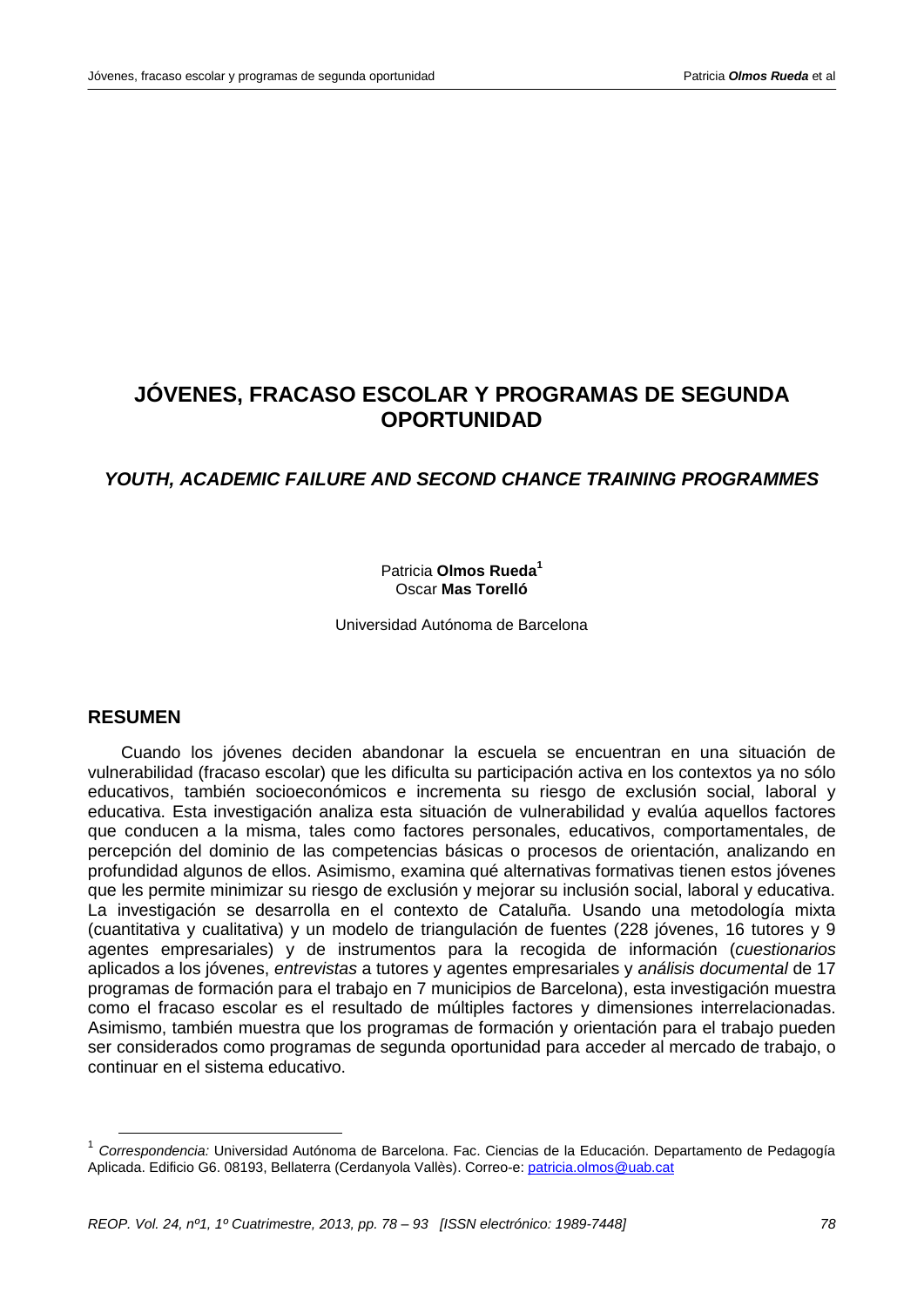**Palabras clave:** Fracaso escolar; programas de formación para el trabajo; jóvenes no cualificados; competencia básicas; oportunidades de trabajo.

## **ABSTRACT**

When young people decide to drop out of school they find themselves in a vulnerable situation (academic failure),that drags them out from having an active participation not only in educational context, but also socio-economical ones, increasing at the same time their risk of social, labour market and educational exclusion. This research analyses this situation of vulnerability and evaluates the possible factors that lead to it, such as personal and educational factors, behaviours, perception of mastery of key competences or guidance processes, studying several of them in a deeper way. It examines what kind of training alternatives these young people have in order to minimize their risk of exclusion and to improve their inclusion in society, labour market and educational context. The research is developed in Cataluña area. Using a mixed methodology (qualitative and quantitative) and a model for the triangulation or sources (228 young people, 16 tutors, and 9 entrepreneurs) and instruments for the data collection (questionnaires applied to young people, interviews to tutors and entrepreneurs, and documental analysis of 17 employment training programmes in 7 municipalities of Barcelona), this research demonstrates that academic failure is the result of multiple and interdependent factors and dimensions. It also shows that employment training and guidance programmes can be considered as a 'second chance' alternatives to access to the labour market or to retake educational programs.

**Key Words:** educational failure; employment training programmes; unskilled young people; key competences; employment opportunities.

## **Introduction**

The social and professional integration of people with difficulties in gaining access to the labour market is a process that demands consideration of the relationships between the labour activity and the active participation of the people in the community where they live and interact.

Wehmeyer (1992) affirms that working is a social right and a form of social participation. It provides the person with the resources to become independent, which in turn allows them to take decisions by themselves (self-determination). If a person works, they can be autonomous and independent. In other words, working increases the active and responsible participation of a person in the community. Thus, labour integration allows social integration and vice versa.

High rates of school dropout increase significantly young people's restrictions and their risk of exclusion in society, education and workplace. When a young have completed their training process, their risk of exclusion is less than their peers who have dropped out. For example, in Spain, 31.2% of people aged between 18 and 21 dropped out of school without academic credentials; in Spain this is GESO; (European Commission, 2011a, 2011b) and 48.56% of them are unemployed (INE, 2012). The statistics prove that educational exclusion prevents young people in socio-economic contexts from experiencing developmental processes vital to their transition to adulthood (Adame y Salvà, 2010; Côté y Bynner, 2008; Daniels y Cole, 2010; Parrilla, Gallego y Moriña, 2010).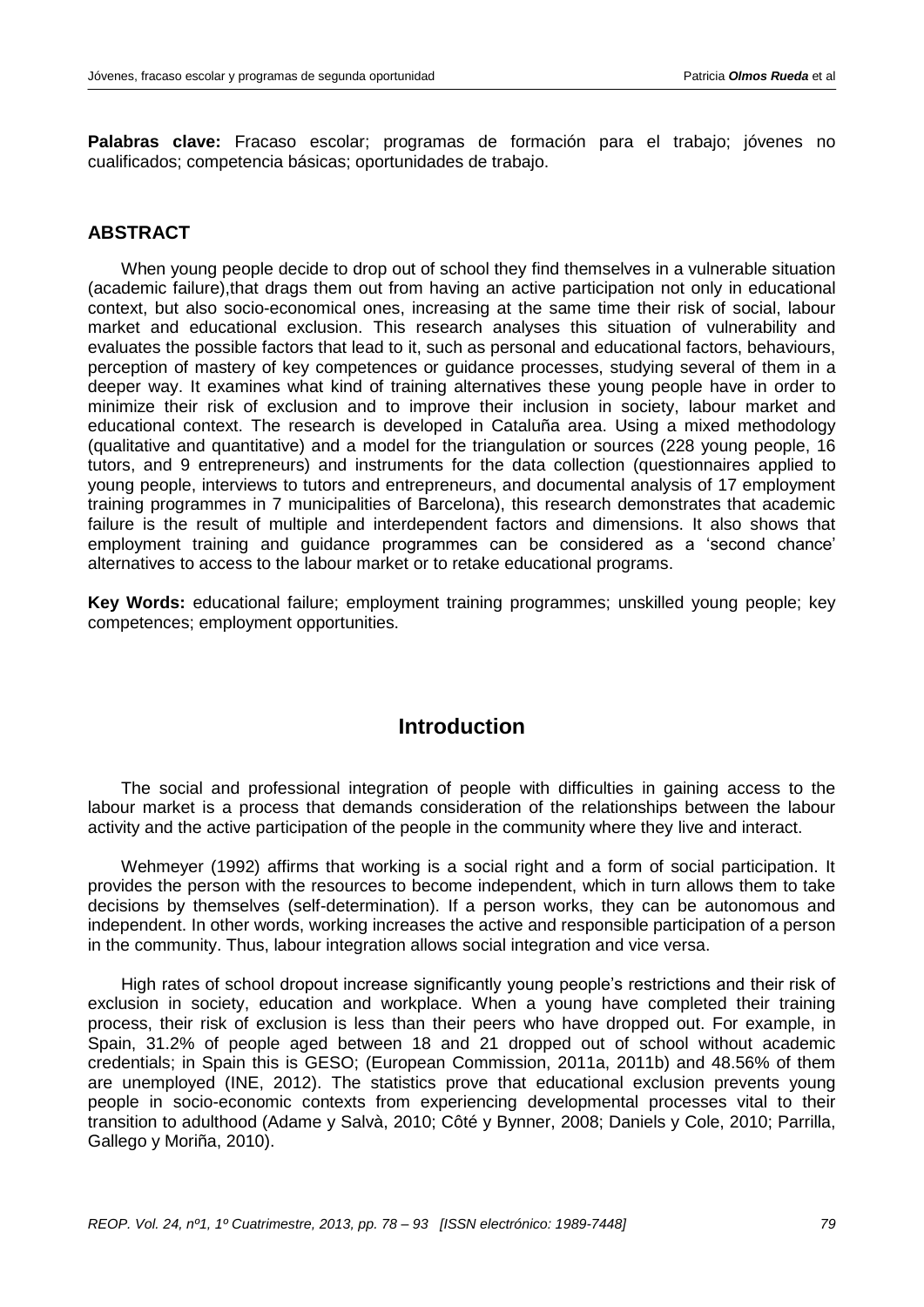This educational and economic reality is giving us great cause for concern. We would like to know what the situation of these young people is, why they dropped out of school, and what kind of alternatives they have now. We would also like to know how employment training programmes help them in their social, labour and educational reintegration.

To answer these questions is the purpose of the research presented here. This paper also suggests training and guidance processes as strategies to improve social, educational and job opportunities of people in vulnerable situations, especially young people at risk of exclusion. As the current labour market requires basic and new professional competences (knowledge, skills and attitudes), and the lifelong learning process is becoming a crucial strategy in achieving these (EUROSTAT, 2009a, 2009b), research efforts ought to go into this field, in thinking and rethinking training strategies according to the employment and educational needs of young people.

In summary, we can see how educational failure and training programmes are two central features of this research and that its objectives are: (1) To describe young people aged under 21, who dropped out of school without academic credentials and who are currently undertaking a professional training programme, (2) To establish what the causes of their academic failure are, and (3) To specify how professional training programmes are a second chance for their educational, social and professional integration.

To this end, we opt to use a mixed methodological approach (qualitative and quantitative research), a triangular model of instruments (questionnaire, interview, and document analysis) and sources (young people, tutors, and entrepreneurs), and a sample of 228 youths, 16 tutors, 9 entrepreneurs and 17 training programmes which were developed in 7 municipalities of Barcelona.

The outcomes of the research give us a common profile of young school leavers that are wholly conscious of their vulnerable situation; thus they decide to continue learning and to play an active part in professional training programmes as a viable route to their social and labour inclusion.

### *Vulnerability: Cause or consequence of the academic failure?*

People aged between 16 and 21 who have dropped out school is a section of the population with great difficulties in gaining access to employment, social and educational contexts. They are in a vulnerable situation and this prevents their active participation in educational and socioeconomical contexts, which in turn increases their risk of exclusion (Amorós y Ayerbe, 2000; Fundación Luis Vives, 2007; Tezanos, 2004; Van Houten y Jacobs, 2005).

Parrilla, Gallego, and Moriña (2010) argue that the concept of a vulnerable situation is a complex one. For them and others such as Jurado and Olmos (2010), it is the result of many interrelated factors. Examples are high rates of school dropout, lack of public support, minimal qualifications, special educational needs, low social status, low incomes, job insecurity, bad health, low self-esteem, lack of self-confidence, isolation, family breakdown, and lack of parental involvement (Wilkinson y Pickett, 2010). Each one of these is part of some interdependent dimensions; Olmos (2011) refers to health, institutional, educational, familiar and economic dimensions; therefore the factors of one dimension can be the cause of exclusion in another. For example, a person may be at risk of exclusion in two dimensions only, but either of these risk situations may prevent their participation in any other dimension. When this occurs, the person is excluded from the integration and/or inclusion processes. Thus, vulnerable factors are factors of exclusion (Cabrera y De Pablos, 2008; European Council of Laeken, 2001; Laparra y Pérez, 2007; Subirats, Gomà y Brugué, 2005).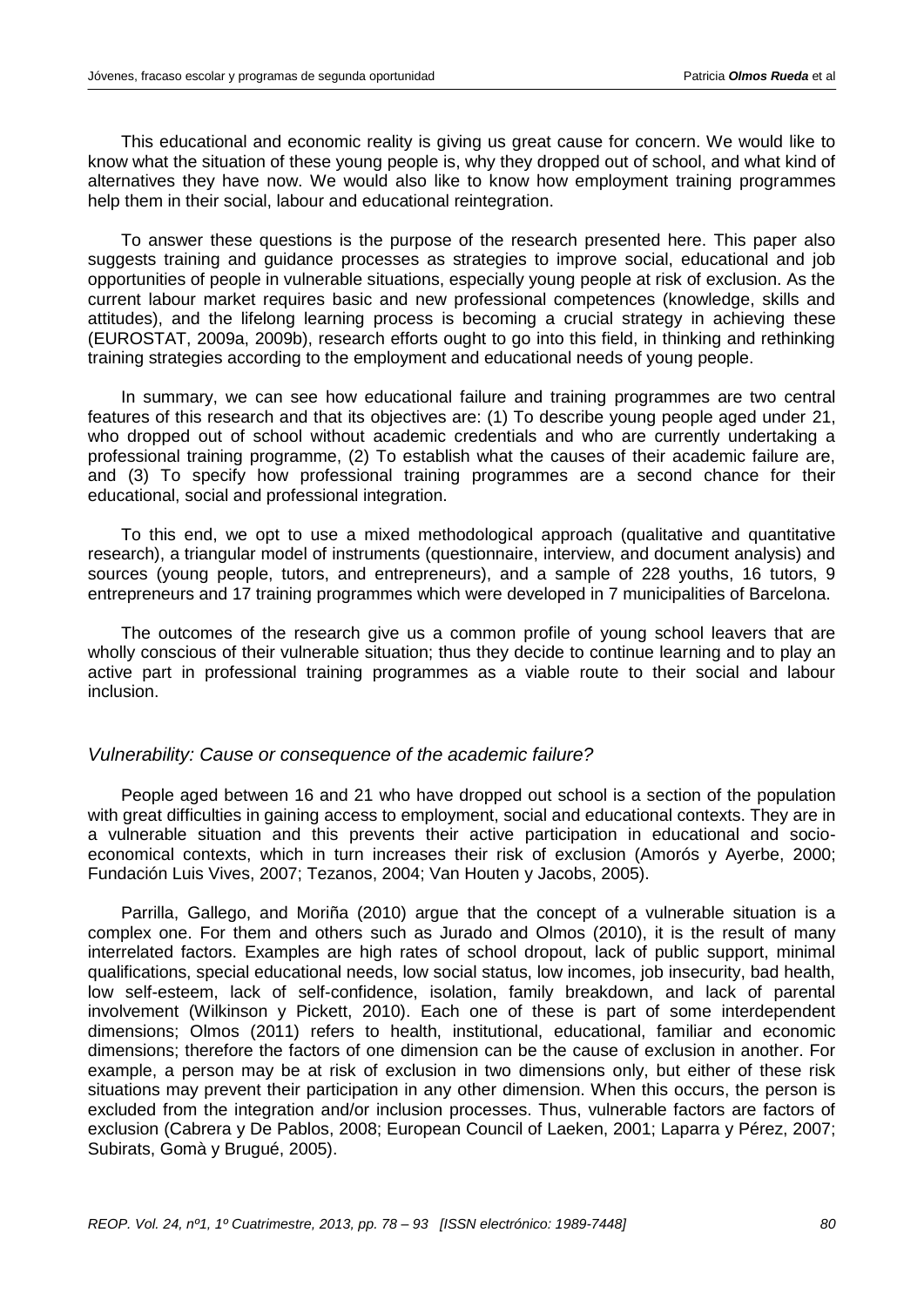Academic failure is an example of a vulnerable and an exclusion factor (González-Pienda *et al.*, 2000; Hair *et al.*, 2009). Some studies of academic failure (Adame y Salvà, 2010; Mora, 2010; Roca-Cobo, 2010) show as its antecedents some of the previous interrelated factors, and emphasize some of them such as health problems, economic needs, poor educational performance (especially in languages and mathematical subjects), low self-esteem, lack of selfconfidence, social representation, ethnicity, elder siblings leaving school early without credentials, or lack of flexible educational methods. Côté and Bynner (2008) write: "Social exclusion has its antecedents in a disadvantaged home life, lack of parental support for education, and continual poor performance through the education system" (p. 255).

Accordingly, we need to think of academic failure as a cause of socio-economic exclusion but only in connection with other vulnerable factors.

### *Employment training programmes: second chance programmes for youths in vulnerability situation?*

Gaining access to the labour market is part of the transition to adulthood, but not all young people go through the same style of transition because this will depend on the personal profile of each one. In this case, of young people who have dropped out school, the style of the transition process is determined by educational profile, and that is usually very short, precarious, disorganized and/or erratic (Parrilla, Guerrero y Moriña, 2010).

The transition process to adult life needs training and guidance processes. For example, Urra (1997) argues that social training programmes are crucial elements of labour integration and that the role of society is a key factor in these. Hair and others (2009) argue that professional training programmes can minimize young people´s vulnerability in educational situations, and indeed enhance their transition process. Others as Terzian, Giesen, and MwBana (2009) argue that professional training programmes provide young people with resources for their personal, emotional, social, employment and educational development. All of them consider that training programmes prepare young people for the transition to adulthood. However, this only is possible if training programmes provide them with the chance to experience work (practical programmes) and to choose from a variety of activities and methods (flexible programmes), in the attempt to fulfil their needs, prospects and interests. Furthermore, the people on these training programmes are young people that dropped out of school, thus the employment training programmes should foster educational strategies distinct from the school strategies (Adame y Salvà, 2010).

When a young person finishes one of these employment training programmes, s/he should have improved her/his knowledge, skills, abilities and attitudes to work and to learning. In other words, s/he ought to have developed key competences for lifelong learning. In terms of Tiana, Moya and Luengo (2011), skills, abilities, knowledge, motivation, values, attitudes, emotions, behaviours to face the new situations which adult life poses on a daily basis, or as Daniels (2001) writes, quoting Scardamalia and Bereiter (1996): "The kind of education that will best prepare students for life should foster: flexibility; creativity; problem-solving ability; technological literacy; information-finding skills; and lifelong readiness to learn" (p. 103).

European employment strategies which are addressed at improving the social and labour inclusion of vulnerable people are designed around the key concepts of training and guidance processes. For example, in Catalonia, some employment training programmes are being developed to improve the educational and labour opportunities of young people without qualifications, such as *Initial Professional Qualification Programmes* (object of study of this research) (Decreto 140/2009, of  $8<sup>th</sup>$  September 2009). One of the questions we have to ask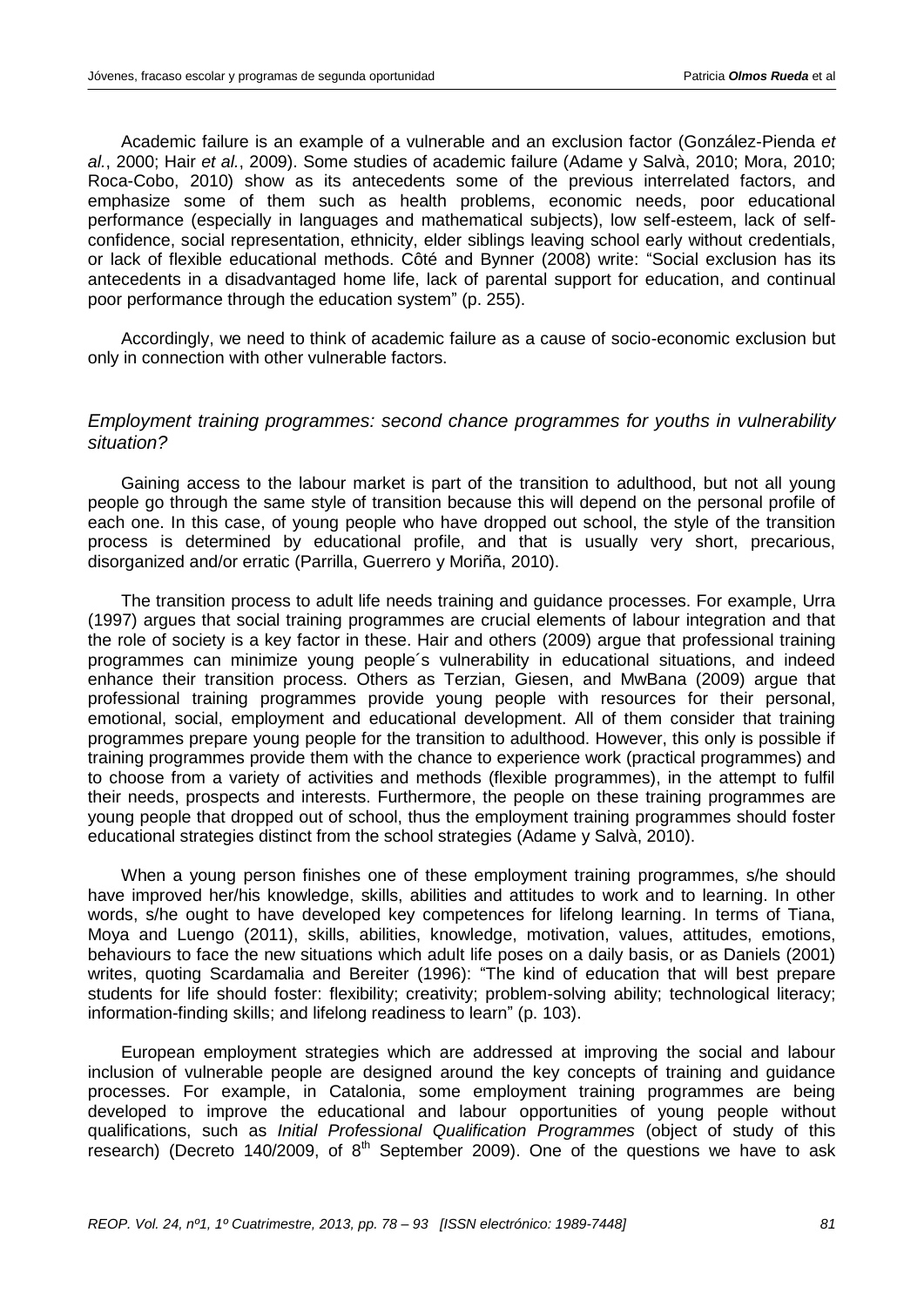ourselves is how these programmes improve the educational and employment opportunities of young people. Analysis of some of these programmes shows curricula that are designed, firstly, to teach key competences for lifelong learning and, secondly, to develop basic skills for employment. These programmes are in the way of what Tiana, Moya and Luengo (2011) identify as *core curriculum* in Spanish educational context. Young people that access to these programmes do not acquire the minimum education (these authors say *enseñanzas mínimas*) and the main aim of these training programmes is to make this minimum education be able to function, with positive results, which are the key competences and basic skills for employment. This facilitates the social, labour and/or educational integration of young people who are undertaking professional training programmes, who are thereby minimizing their vulnerable condition and their risk of social, labour and educational exclusion (Hair *et al.*, 2009; Terzian, Giesen y MwBana, 2009; Turcotte, Lamonde y Beaudoin, 2009).

In short, we can confirm that these programmes are second chance training programmes. As Cresson (1995) says, these are a second opportunity for young people at risk of exclusion because they offer them new opportunities. Training and/or education are effective mechanisms to contend with the risk of exclusion in society, education and workplace.

# **Research**

The purpose of this research is to show how professional training programmes are a second chance for social, labour and educational inclusion of young people at risk of exclusion. To achieve this, we first want to know why they are at risk of exclusion and which vulnerable factors are significant. So we establish the research question and hypothesis (Albert, 2007; Tamayo, 2006). The research question is: Can young people aged under 21 and who are at risk of exclusion improve their social, labour and educational opportunities of inclusion when they finish a professional training programme? Hypothesis is: Young people at risk of social, labour and educational exclusion can improve their self-perception, self-esteem, motivation and responsibility if they undertake a professional training programme; consequently, they can improve their inclusion in labour and educational contexts.

Using a mixed methodology in this research, that is, characterized by a quantitative and qualitative focus (Hernández-Sampieri, Fernández-Collado y Baptista, 2006), data were gathered according to a triangular procedure of sources and instruments. Three sources of data were used: questionnaire (young people), interviews (tutors, and entrepreneurs) and documental analysis (training programmes).

### *Sample*

The sample of this research was 228 young people, 16 tutors, 9 entrepreneurs and 17 training programmes, of 12 professional specializations, selected in 7 municipalities of Barcelona (Hospitalet de Llobregat, Vilanova i la Geltrú, Sant Feliu de Llobregat, Sabadell, Montcada-Reixach, Granollers, and Pineda de Mar) where questionnaires were distributed and interviews were carried out. The selection process and method of the sample were intentional and nonprobabilistic.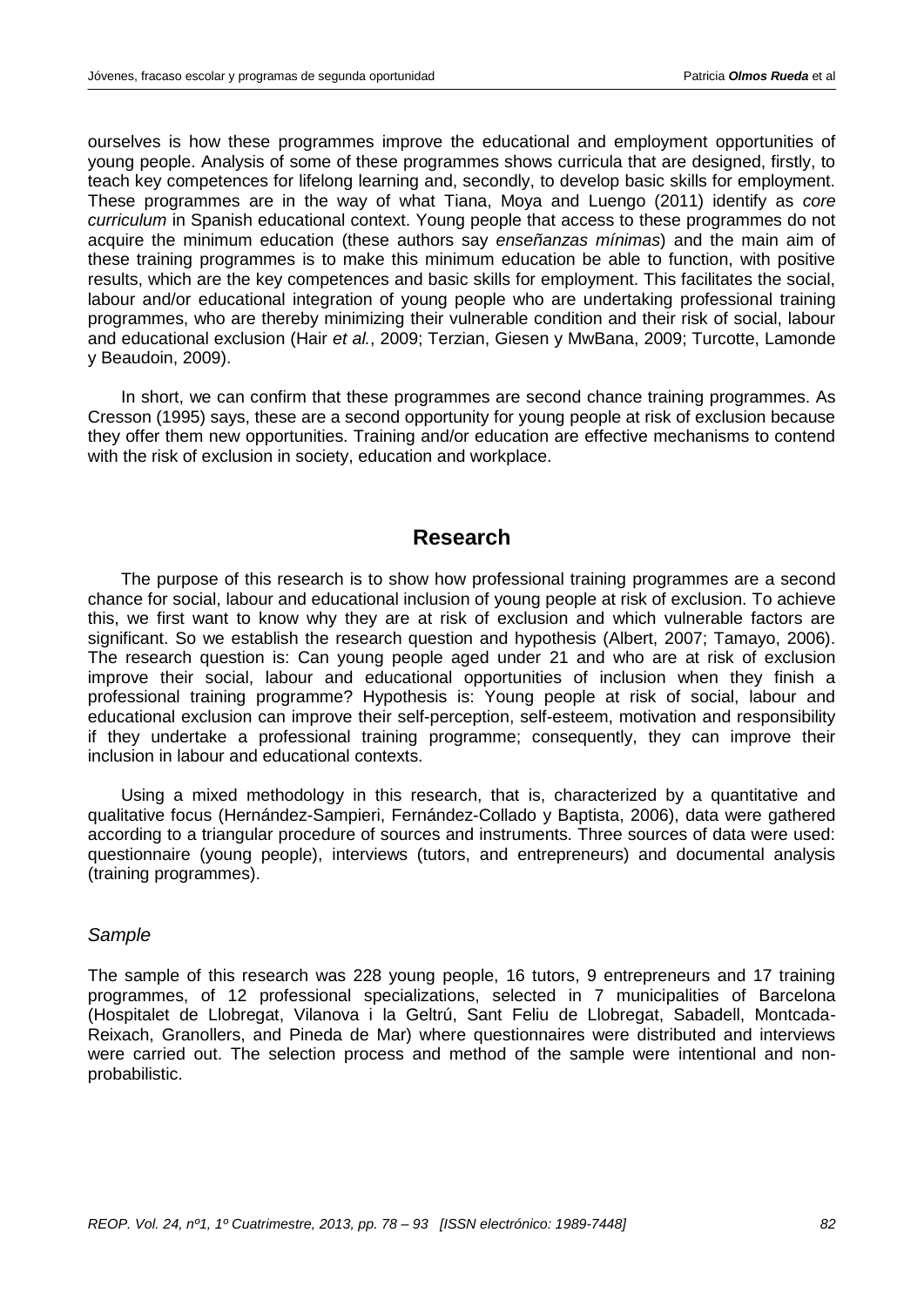| <b>Municipalities of Barcelona</b> | Youths | <b>Tutors</b> | <b>Entrepreneurs</b> | <b>Programmes</b> |
|------------------------------------|--------|---------------|----------------------|-------------------|
| Hospitalet de Llobregat            | 11     | ◠             |                      |                   |
| Vilanova i la Geltrú               | 44     |               |                      |                   |
| Sant Feliu de Llobregat            | 38     |               |                      |                   |
| Sabadell                           | 42     |               |                      |                   |
| Montcada-Reixach                   | 16     |               |                      |                   |
| <b>Granollers</b>                  | 23     |               |                      |                   |
| Pineda de Mar                      | 54     |               |                      |                   |
|                                    | 228    | 16            |                      |                   |

#### **TABLE 1. Sample**

### *Instruments and Procedure*

#### *Quantitative data: questionnaire*

Quantitative data were collected through a questionnaire and were analysed using the Statistical Package for Social Sciences programme (SPSS). The questionnaire was composed of two parts. The first one was 29 items about the personal profile, family, educational and employment backgrounds of the young people. The second one was a self-perception scale of 50 items about mastery of key competences.

The questionnaire was validated by external and internal procedures. External validation (experts' validation technique): the questionnaire was sent to 20 experts, who had to assess the importance, uniqueness and significance of the items. 13 of them (65% of the entire sample of experts) gave their assessment and 81% considered the items of the questionnaire to be important, clear and relevant. Internal validation (reliability): the Cronbach alpha coefficient of reliability ranged from 0.81 (pilot sample of 16 youths) to 0.85 (final sample of 228 youths).

Questionnaire was only answered by young people within thirty minutes. First step was to explain them the aim of the research and why they had to answer the questionnaire. They committed to answer it. This was the second step of the process. Youths did it without more difficulties. Maybe, the most difficulties in their answers were with items of the second part of the questionnaire. For them was quite difficult to say how they saw themselves.

#### *Qualitative data: interview and documental analysis*

Qualitative data were collected through interviews and documental analysis.

Interview data were collected through 37 semi-structured individual and group interviews and were carried out with tutors and entrepreneurs. During the interviews, questions were asked on personal, family and educational profile of young people; on curricula, methodology, assessment process, and viability of training programmes; on training practices; on profiles of organisations and profiles of tutors; and on itineraries after the programme. Data were analysed using the MAXQDA programme. Salient themes were transformed into conceptual categories (codes) such as young people, training programmes, organisations, tutors and itineraries. Each of these categories breaks into subcategories (subcodes).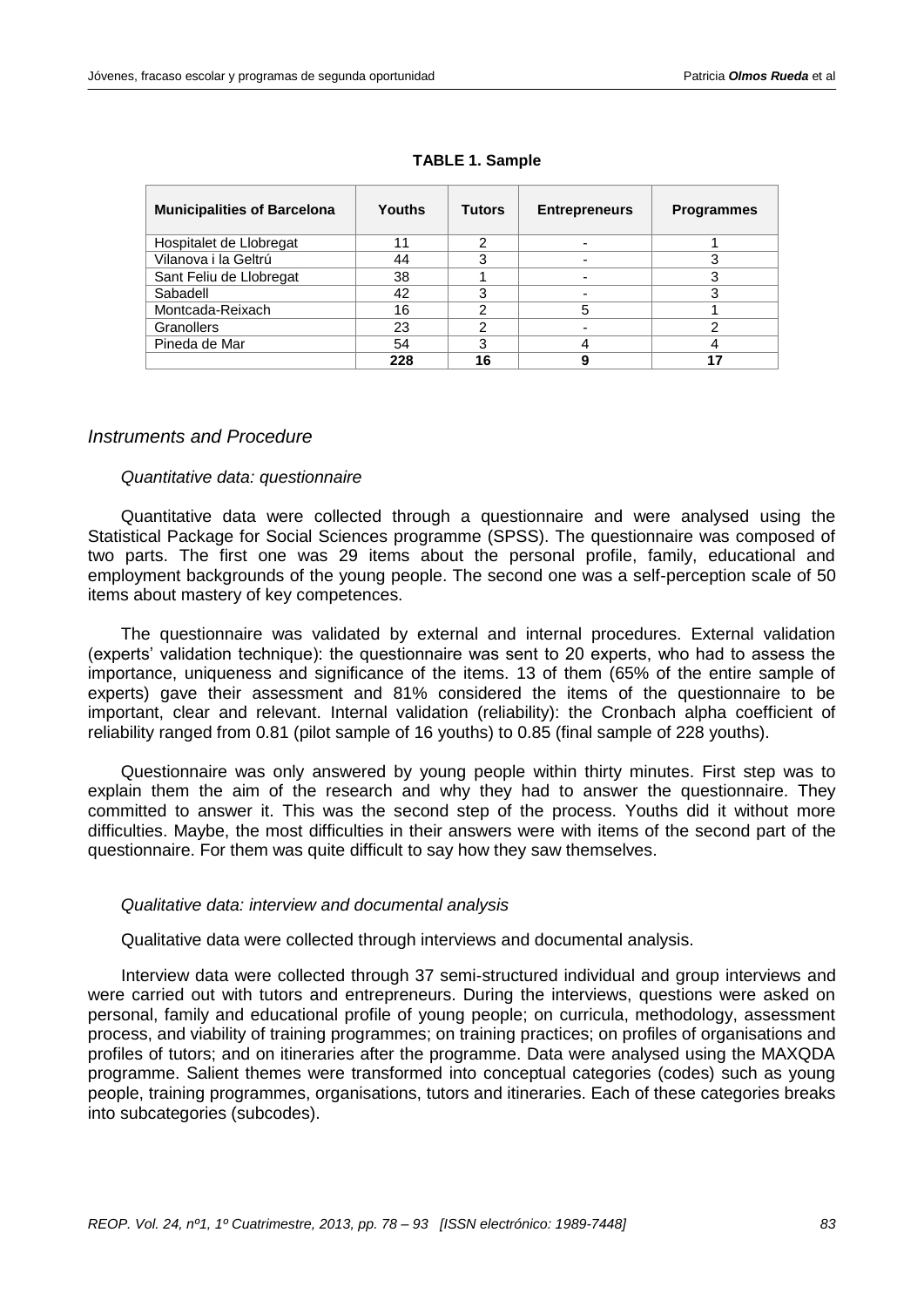Data of documental analysis were collected through paper and digital documents of employment training programmes and were analysed in the same way as the interview data. Salient themes were transformed into conceptual categories such as specialization training, target group (young people), collaborative agents (tutors, entrepreneurs, and others) and curricula (aims, methodology, contents, and assessment process of the programmes).

To gain access to the research context, the researcher got in touch with responsible of every training program. They were agreeing to collaborate on the research as young people, tutors and entrepreneurs.

Next figure shows procedure.



**FIGURE 1. Procedure**

# **Results**

The structure of presentation of the results follows the purposes of the research in order to answer the question and to accept or reject the hypothesis. The first part presents quantitative and qualitative results about young people's profiles and the vulnerable factors that have to do with their educational failure. The second part concerns factors which should lead us to consider professional training programmes as second chances for young people in educationally vulnerable situations.

### *First part of results: young people's profile and vulnerable factors*

Quantitative analysis of the data from questionnaires shows young people's personal, educational and competency profile, from which vulnerable factors can be deduced.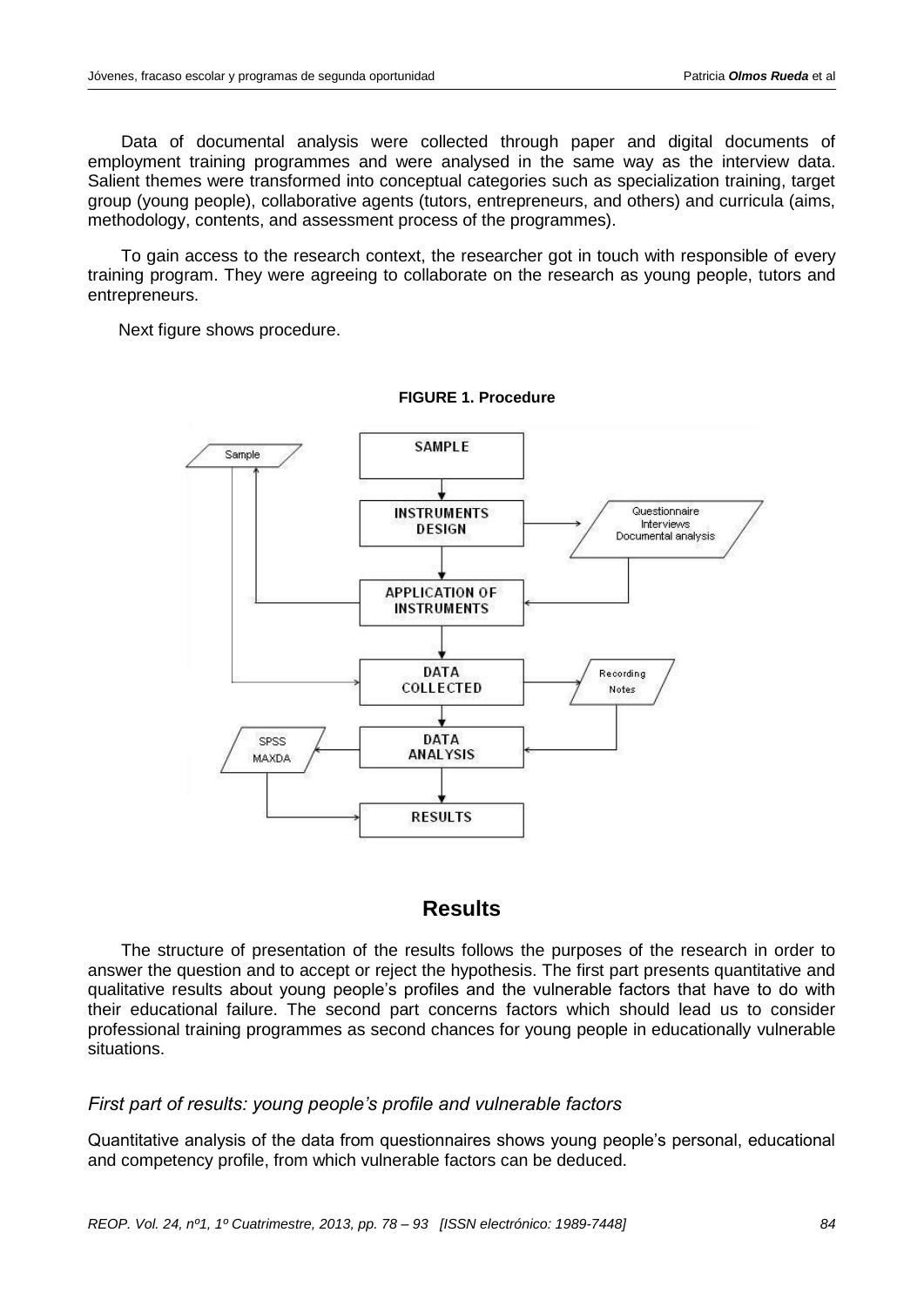Young people's personal profile is described by variables such as age, gender, language, nationality and economic status of families. Young people's educational profile is described by age of dropping out of school and educational aspirations of young people of this research. Young people's competency profile is described by some key competences, such as competence in linguistic communication, mathematical competence, digital competence, autonomy and personal initiative, social and civic competence, labour competence, health care competence, competence in interaction with physical world, and competence in learning to learn. The analysis of young people's profile gives us clues about how they see themselves, their emotions, esteem, motivations, behaviours, relationships, interactions, or experiences regarding to their school lives during compulsory secondary education.

About young people's age and educational profile, 100% of respondents are less than 21 years old and have no academic credentials because those are pre-requisites to gain access to these programmes. 78.9% are aged between 16 and 18 and dropped out of school before the minimum age (16 years old), mainly when they were 14-15 years old. However, 95.2% of respondents would like to continue their professional training process when they finish the current programme. Their main reasons are employment, educational and/or personal reasons (46% stated employment reasons, 27% personal reasons, and 22% educational reasons. 5% argued other reasons). Only 4.8% do not want to continue their training process because they would like to work when they finish the current programme.

Males are the most representative sample. 74.6% of respondents are it. That is, the number of males on these programmes is higher than the number of females and that would be by specialization of the programmes. Electrical, mechanical and building are the main specializations and demand for these is higher among men than among women (e.g. 114 men and 5 women demanded these specializations). Only the specializations of marketing and administration attract more women (e.g. 34 women and 14 men demanded these specializations).

Catalonia is the place where 72.8% of the sample was born and 27.2% was born abroad, mainly South America and Morocco. Most of these latter have lived in Catalonia for 3 years; hence they have been taught in the Catalan educational context.

The most prevalent language is Spanish (55% speak Spanish all the time) and the least is Catalan (only 4% normally speak Catalan). 41% speak Spanish, Catalan and/or other languages (mainly Arabic) interchangeably.

The socio-economic condition of young people's families is characterized by low incomes. The parents of 27.4% are unemployed and those of another 72.6% have precarious employment (e.g. they are working without contract).

Young people's competency profile is described by young people's self-perception of their mastery of key competences that is classified in three categories that are defined by the maximum mean values of the scale (1-4) and the average deviation ( $\overline{D}_{\overline{x}} = 1$ ). These are low mastery (mean range 1.00-2.00), medium mastery (mean range 2.01-3.00) and high mastery (mean range 3.01- 4.00). Under the mean score of this research (mean=3.04; sd=.31), which is higher than arithmetical mean ( $\overline{x}$  = 2.50), young people of the sample (n=228) perceive a medium-high mastery of their key competences. Overall results of the analysis of each competence show that young people have a good self-perception of mastery of these (mean ranges 2.92-3.23), as the next table shows.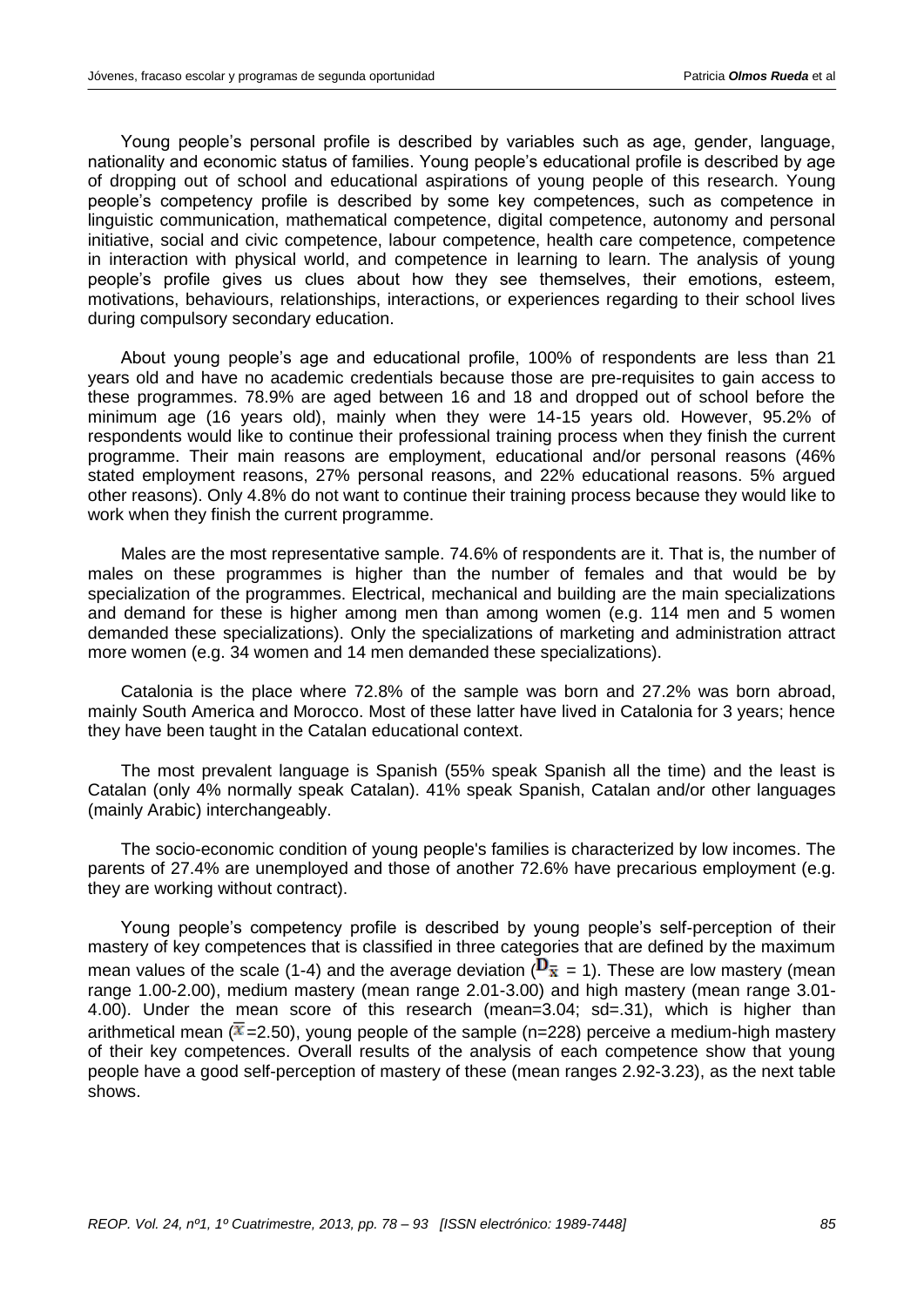| <b>COMPETENCES</b>                               | Ÿ    |                             | r    |
|--------------------------------------------------|------|-----------------------------|------|
| Competence in linguistic communication           | 2.92 |                             | 2.90 |
| Mathematical competence                          | 2.75 | Instrumental<br>competences |      |
| Digital competence                               | 3.04 |                             |      |
| Competence in interaction with the physical word | 2.69 |                             |      |
| Social and civic competence                      | 3.17 |                             |      |
| Labour competence                                | 3.12 |                             |      |
| Autonomy and personal initiative                 | 3.21 |                             |      |
| Physical health care                             | 3.00 |                             | 3.15 |
| Emotional and Social health care                 | 3.23 | Health care<br>competence   |      |
| Mental health care                               | 3.23 |                             |      |
| Learning to learn                                | 3.13 |                             |      |

#### **TABLE 2. Mean of young people's self-perception of their mastery of key competences**

*Source*: Olmos, 2011

Instrumental competences (digital competence, competence in linguistic communication and mathematic competence, particularly the latter two) are perceived by young people as the lowest  $(\overline{x}$  =2.90). All these competences relate to the factors regarding to school lives of those students, reminding ourselves that they have learning difficulties which may cause them to drop out of school early. Likewise, young people have low perception of other competences as competence in interaction with the physical world and physical health care competence (mean ranges 2.69-3.00). These competences can be relate to the relationships and interactions of these young people and this low perception contrasts with the perception from competences such as social, civic and labour competence, autonomy and personal initiative, or competence in learning to learn (mean ranges 3.12-3.17) that can be relate to young people's relationships and interactions too. Hálasz and Michel (2011) refer these competences in terms of personal, interpersonal and intercultural competences that cover all forms of behaviours. As we shall see, these results do not match up with tutors' and entrepreneurs' perceptions.

Qualitative analysis of interview data gives us additional information on the young people's personal, educational and competency profile.

Tutors and entrepreneurs say that disruptive behaviour, truancy and low resilience (that is, low self-control, low self-esteem, low motivation and negative self-perception) are characteristic features of these young people's behavioural profile. However, both are agreeing that these young people who are undertaking these programmes improve their motivations and aspirations; many of them continue their education in official professional training programme; but only if they perceive the training to be in accordance with their aspirations because young people on these programmes are not used to studying, and consequently they refuse academic tasks. If they perceive these programmes as academic programmes, they probably leave them.

Another reason why young people probably leave the training programmes is the economic situation of their families. Tutors have explained that the situation is very difficult. Families have low incomes and many of parents have two jobs in order to increase family incomes; so, many of those young people feel that they have to leave the training programmes because they have to contribute to family budgets or they have to share family responsibilities.

All the tutors interviewed and some entrepreneurs think that young people's mastery of key competences is low, mainly in instrumental competences (competence in linguistic communication, mathematical and digital competences) and social and civic competence (social skills including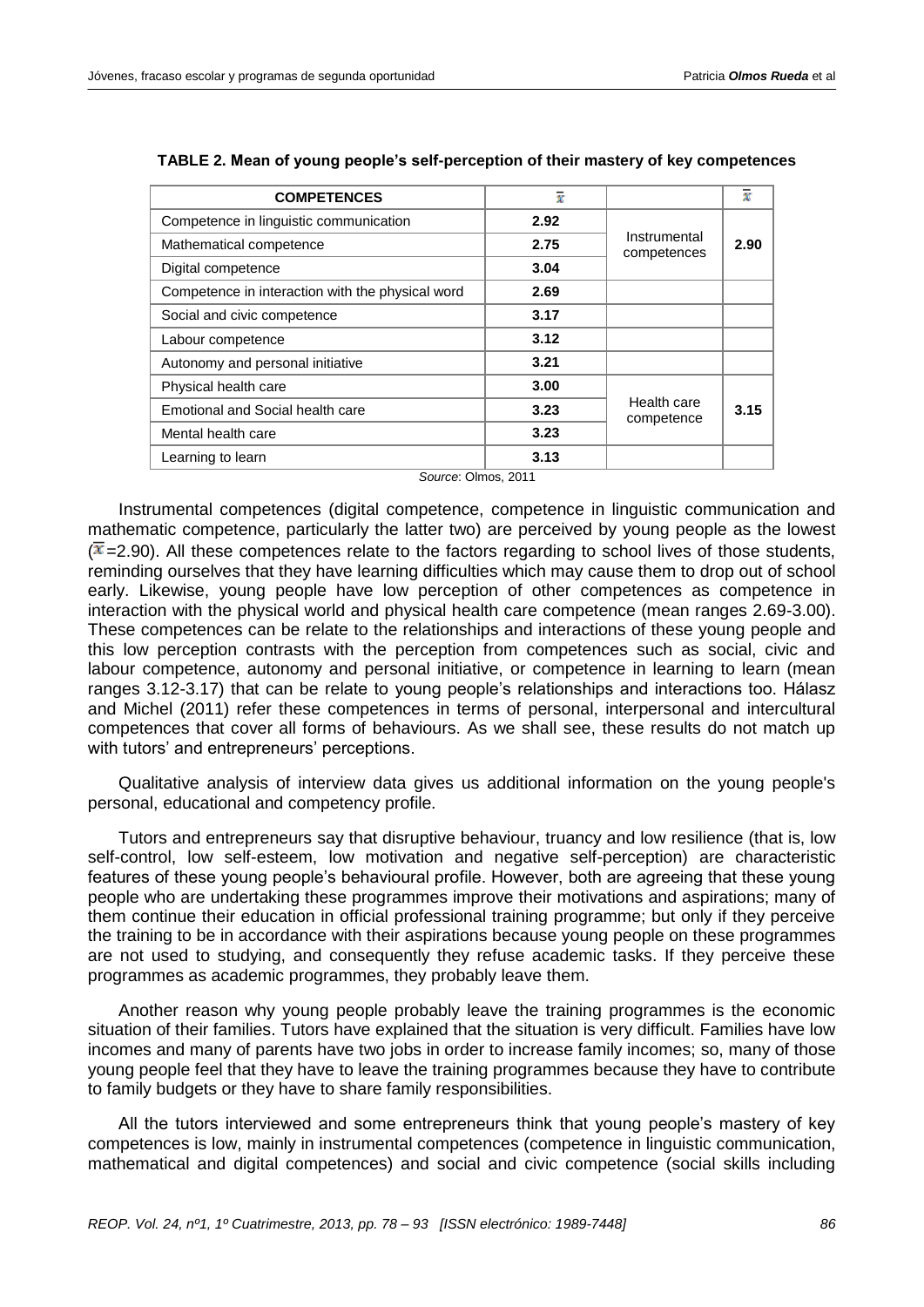responsibility), however, young people are not aware of this. Meanwhile, other entrepreneurs assess young people's mastery of key competences positively, mainly competences related to adaptability, punctuality, responsibility and autonomous capacity to work and learn.

### *Second part of results: Initial Professional Qualification Programmes (IPQP)*

The reason of these programmes is the high index of school dropout (over 40% in some municipalities). It is very important to find alternatives for young people at risk of academic failure, and to meet the productive demand of municipalities. Therefore, the target group of the programmes is young people without academic credentials, with learning difficulties, educational needs, disruptive behaviour, and/or low qualifications. Obviously, they are young people at risk of social, labour and educational exclusion.

Qualitative analysis of data suggests a kind of training programmes with a main aim that is to acquire and to develop key competences for lifelong learning. If young people who are at risk of social, educational and employment exclusion master these competences, they can improve their opportunities to get a job. Likewise, they can improve their educational opportunities.

To this end, the IPQP (training programmes of this research) have a modular structure. They have three modules (A, B and C). The first two are compulsory, the third is optional. Each one gives specific training. Module A trains in job skills (in order of professional specialization programme), module B trains in key competences for lifelong learning (see Table II) and module C trains in academic skills to achieve ESO title (this is, compulsory secondary education level). All of these have a practical, flexible and personalized methodology that make possible to respect each young person's learning process. Likewise, young people learn through projects related to their life experiences and their future job experiences.

The assessment and guidance processes take place throughout the programmes. In fact, when young people are doing their tasks, they are also assessed and guided. The main assessment and guidance tools are tutorship, observation, trainee's diary, forms and reports of organisations, and two kinds of assessment strategies are used: self-assessment (each trainee assesses themselves) and co-assessment (each trainee assesses others). During interviews tutors told us about the assessment criteria. For them, academic knowledge as instrumental competence is important and they have to assess it. However, at the beginning of the programmes, tutors focuse more on behaviour than on learning. They teach and assess attitudes such as punctuality, hygiene, responsibility, empathy, or respectful behaviour. Before to be trained in academic knowledge, young people of these programmes have to be trained in key competences such us social and civic competence, autonomy and personal initiative, or competence in health care. These competences are the lowest and the most important ones for their social, labour and education inclusion.

# **Discussion and conclusions**

Currently, young people aged under 21 that do not have academic credentials are at risk of exclusion. They have many difficulties in getting a job; this prevents their participation in social and educational contexts. This situation of exclusion can mean for them losing opportunities that others have because they decided to stay in the educational system (Daniels y Cole, 2010). However, we should ask what factors have led these young people to be in a vulnerable situation and at risk of exclusion.

This research explains some possible factors and educational failure is one of these, although not the only one. For example, all youths in this research dropped out of school very early, without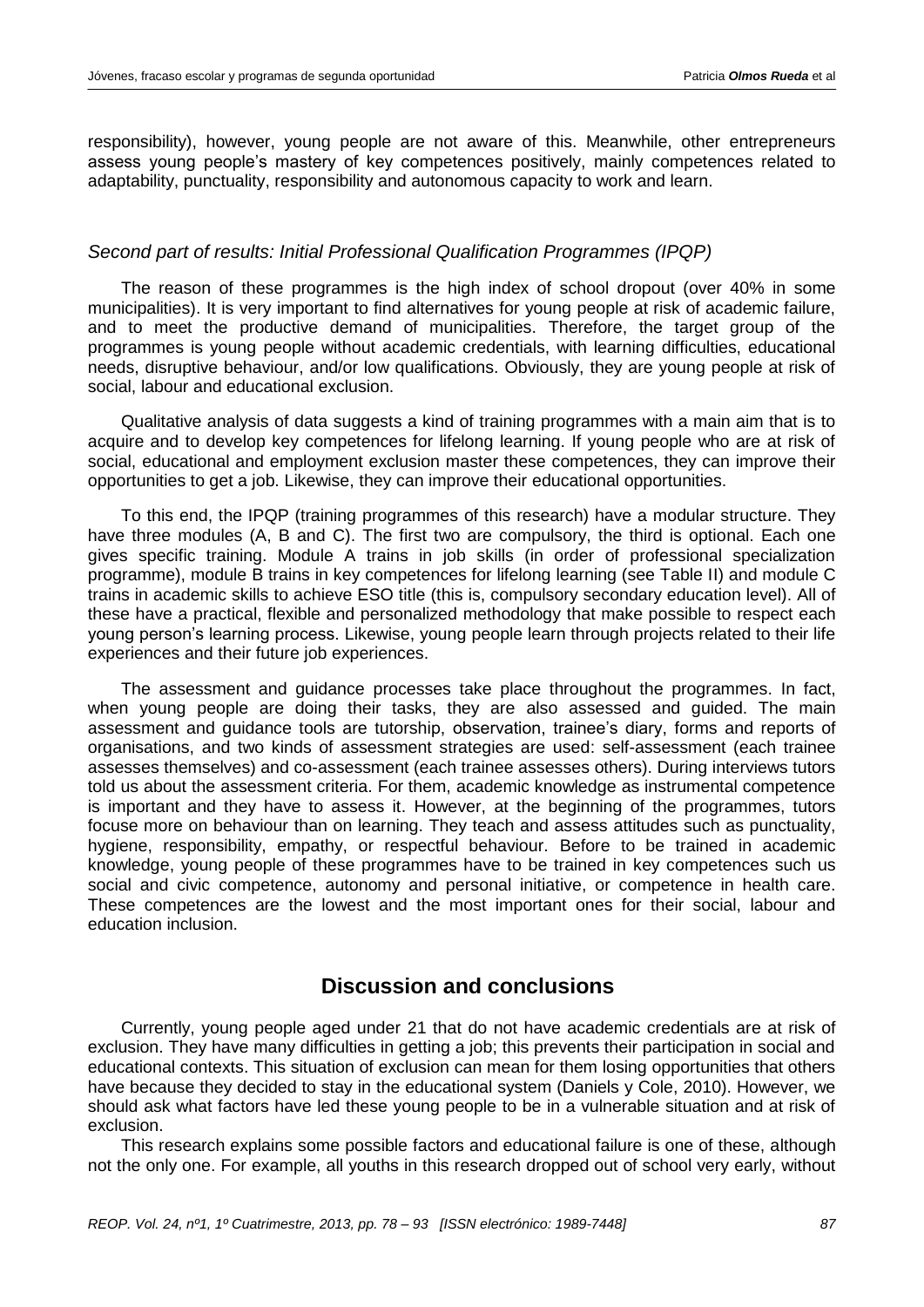getting any academic credentials, but they have other common characteristics related to their personal, behavioural, family, educational and employment profile. So, here, we ask ourselves once more if educational failure is a cause or a consequence of the vulnerable situation of these young people.

We start from the assumption that educational failure is the most important cause of the social, educational and employment vulnerable situation, and that the other factors contribute to understanding it.

Many studies argue that school dropout is a consequence of multiple factors that could be personal, sociocultural, family and institutional (Adame y Salvà, 2010; Côté y Bynner, 2008; Fernández-Enguita, Mena y Riviere, 2010; Mora, 2010; Roca-Cobo, 2010). Examples include variables such as gender, language, economical needs, social class, immigrant condition, poor academic performance, lack of self-confidence, low motivation, feeling of time-wasting in school, or guidance processes, to name a few, and the results of this research confirm some of these variables as ones which vulnerable young people have in common.

Gender is considered a factor in educational failure. For example, Fernández-Enguita, Mena, and Riviere (2010) show in their study that 40% of boys drop out of school early compared with 29% of girls. Hence, if we remember that one of the programme's prerequisites is having no academic credentials and if 74.6% of student registration of these training programmes is men, we could think that gender is an educational vulnerable factor, and we can hypothesize that men's school failure rates are higher than women's. However, in this research, we cannot affirm it so may be we should to reject this hypothesis because the main reason that explains differences between percentages is the specialization of the programmes, as we argued at the results. Electrical, mechanical and building are the main specializations of the programmes and demand for these is higher among men than among women. Wherefore, in this research, gender is not considered as one of the main factors in educational failure, although it should be considered in another research contexts. Language is considered as another educational vulnerable factor for the analysis. Some authors (Artigas-Pallares, Rigau-Ratera y García-Nonell, 2007; Martínez-Otero, 2009; Rutter, Giller y Hagell, 2000) show in their studies that language (linguistic communication competence) is an important factor in educational failure. It is a key element in learning process because it uses to communicate, to express oneself, and to think. In context of Catalonia, Catalan and Spanish are both official languages, but Catalan is the first language in these training programmes and in the Catalan compulsory education context. When young people apply, they need to speak, write and read in Catalan. For foreign people this is an important restriction. When they have lived in Catalonia for less than one year, they are unlikely to have learned Catalan. Hence, language is a factor of exclusion and academic failure, especially for young people from immigrant families. As a factor closely linked to linguistic communication competence, language could explain young people's difficulties in their training and educational processes, and their low perception of mastery of instrumental competences.

Difficulties in linguistic communication competence and in their training processes explain behavioural profile of young people of these training programmes. Tutors and entrepreneurs think that these young people show low self-confidence, low self-esteem, and low motivation, chiefly at the beginning of the training programme. They refer these features as disruptive behaviours as many authors do (Cheney, Flower y Templeton, 2008; Kazdin y Buela, 1994; Carrascosa y Martínez, 1998; Walker et al., 1996). But as these youths progress in the training programme, they improve this behavioural profile and increase their self-confidence, self-esteem, and motivations because they perceive that they are able to achieve the aims of this applied and personalized training programmes. Likewise, the relationship between these young people and educational workers, including tutors and entrepreneurs, is very important (O'Riordan, 2011). Educational workers' attitudes toward these young people's capacities also are (Kim, 2011). So, guidance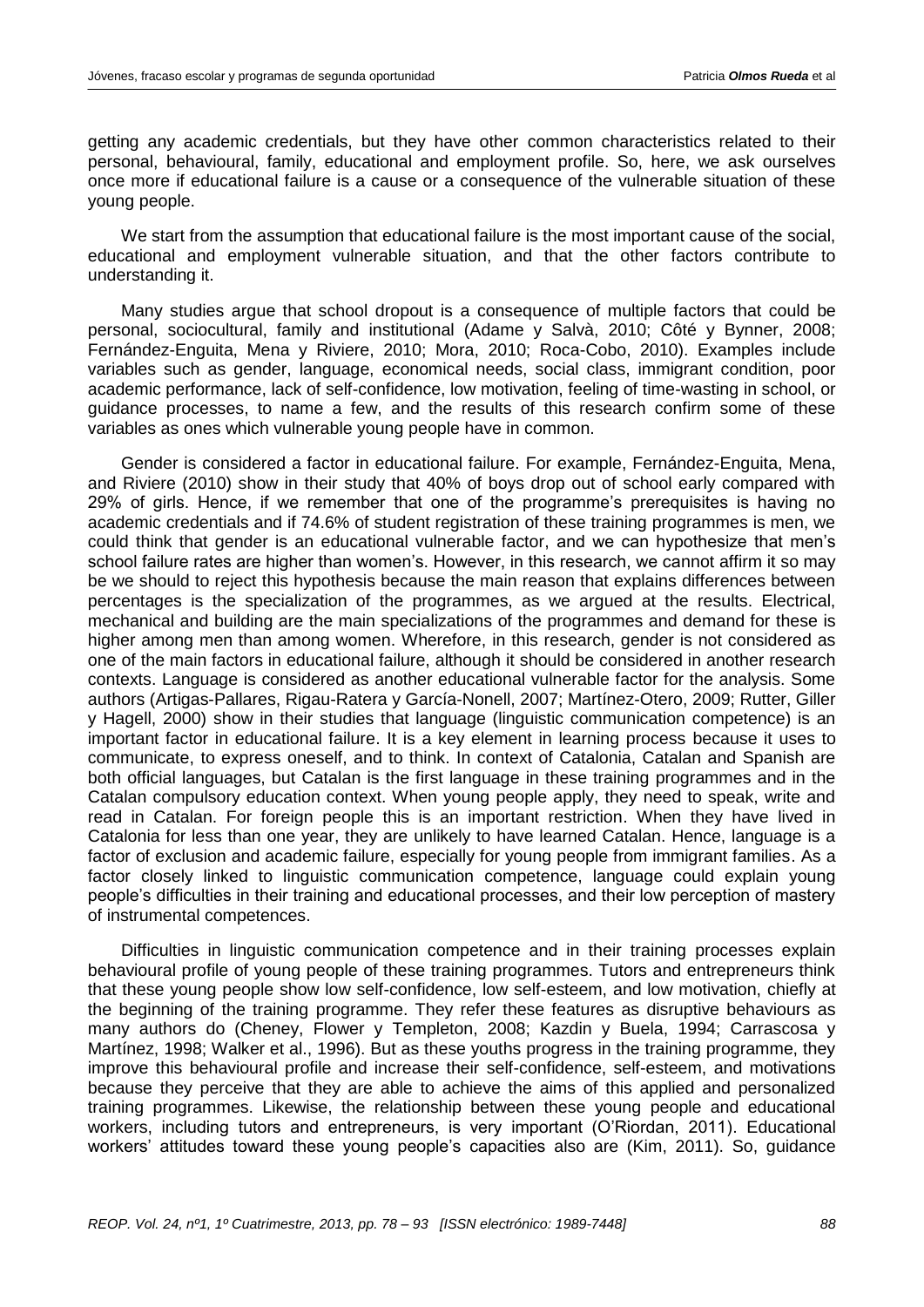process is another interesting factor to be considered in this research. Many of these young people are wrongly guided when they are in compulsory secondary school. Teachers of secondary level think that these training programmes are the best way for these youths to get an academic credential because they assume that these programmes do not entail the kind of work required in school. Tutors of the IPQP get complaints because when a young person is undertaking the training programme, s/he has to work so hard, s/he has to study. These programmes are not easy for them. However trainees learn because learning process is personalized and teaching methodology is quite different from a scholarly approach (Adame y Salvà 2010).

Language (linguistic communication competence), behaviours (self-confidence, self-esteem, and motivations), relationships with other, such as tutors or entrepreneurs, attitudes of other toward vulnerable young people, and guidance processes are factors that explain academic and/or educational failure in this research. This latter is a complex concept and one of the reasons why many youths are excluded from society, education and workplace. The IPQP, professional training programmes studied in this research, provide training in order to reduce the risk of exclusion and to improve young people's opportunities in employment, or further education. This is, professional training programmes give young people, who are in vulnerable situations, new opportunities for social, labour and educational inclusion; therefore, these programmes are presented as second chance training programmes.

Now the question is how they operate. These programmes organize the curricula around training in key competences and job skills; the former enables the trainee to gain access to educational, social and labour contexts and the latter enables access to employment. In other words, curricula of IPQP are defined not only in terms of knowledge and/or disciplinary areas, but also of capacities, attitudes, practical skills, abilities, motivation, emotions, ethical values and behaviours (Halász y Michel, 2011; Tiana, Moya y Luengo, 2011).

When a young person is undertaking one of these training programmes their confidence in their capacities changes, and many of them think or rethink about their goals (Olmos, 2011). At the end of the programme, if you ask a young person what s/he would like to do next, many of them say that they would like to continue learning. They would like to do a formal professional training programme. They want to learn a job. They know this is a hard process because they know their restrictions, but they believe in themselves and in their capabilities. This is the result of the programme. However, it would be interesting to know how many of them try to achieve this, and how much of them succeed. These questions would be a worthwhile area for new research.

In summary, the arguments presented here confirm the hypothesis of this research and answer our research question:

- Young people aged under 21 who are in social, labour and educational vulnerable situations improve their social, labour and educational opportunities of inclusion when they undertake one of these employment training programmes.
- When a young person in a vulnerable situation has finished one of these training programmes, s/he improves her/his self-esteem, self-confidence, motivations and responsibility; consequently, s/he improves her/his opportunities of inclusion in social, labour and educational contexts.

Thereby, we conclude that professional training programmes addressed to young people in educational vulnerable situation are viable and second chance training programmes. However, these programmes can only succeed if these are flexible, transferable, efficient and attitudinal programmes (Shaw, Grimes y Bulman, 2005), and if everybody, that is, young people, tutors, entrepreneurs, or other professionals are involved, taking an active and responsible role.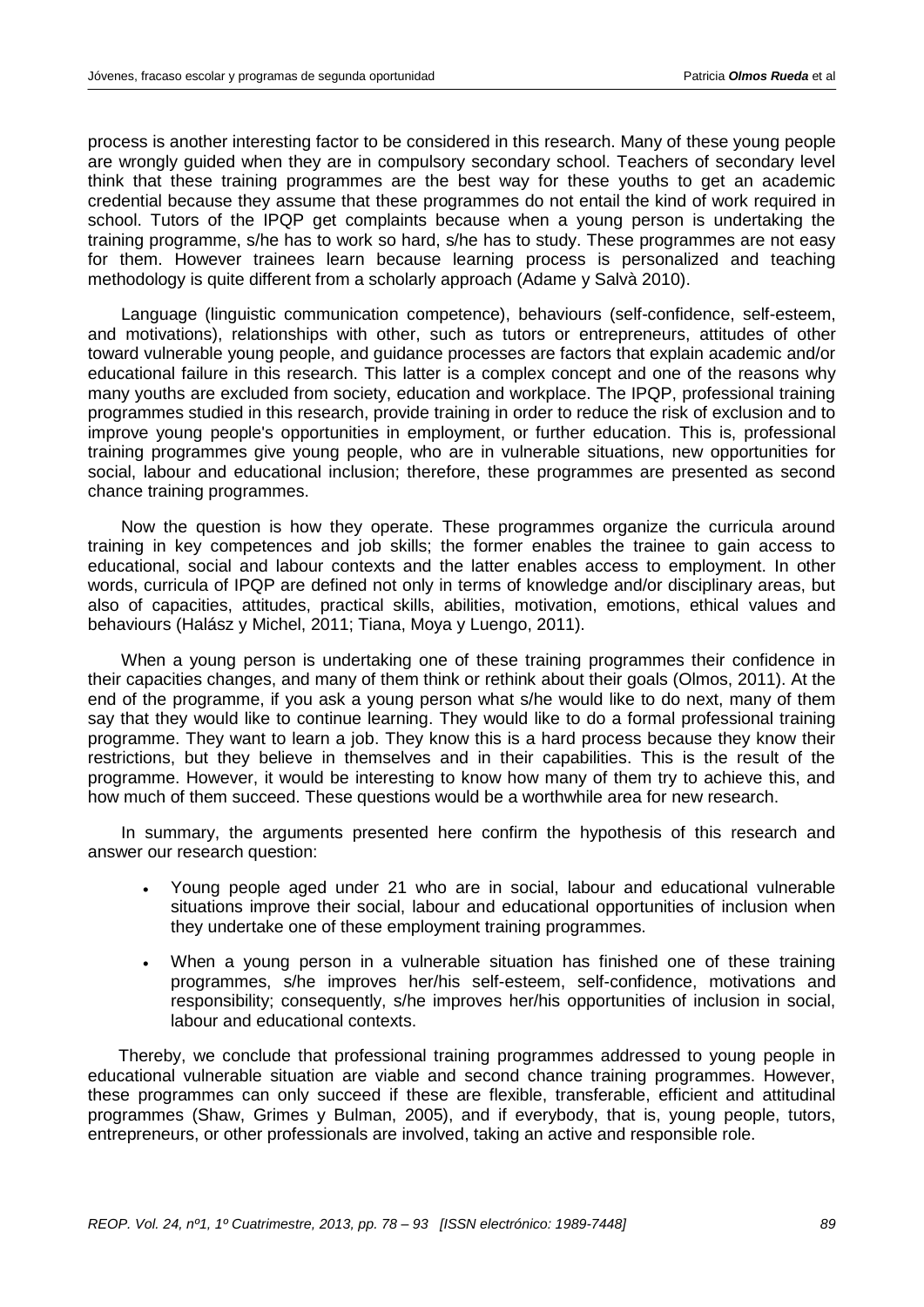Nevertheless, we can note some limitations. For example, although young people improve their opportunities of inclusion and their profile, as we argue up, we do not analyse how much. Likewise, we do not analyse other programmes in other contexts to compare. But these limitations become opportunities and prospective researches: why not to study young people's itinerary after these programmes, and why not to compare these programmes with European programmes and analyse contrast results. Here are two research ways that this research gives us.

As Fernández-Enguita, Mena, and Riviere (2010) argue, to drop out of school early is a personal decision; albeit one conditioned by complex factors, but undertaking one of these professional training programmes has to be a young people's decision too. It is they who must decide whether to take this second opportunity.

## **References**

- Adame, M.T. y Salvà, F. (2010). Abandono escolar prematuro y transición a la vida activa en una economía turística: el caso de Baleares. *Revista de Educación*, 351, 185-210.
- Albert, M.J. (2007). *La investigación educativa. Claves teóricas*. Madrid: Mc Graw Hill.
- Amorós, P. y Ayerbe, P. (2000). *Intervención educativa en inadaptación social.* Madrid: Síntesis.
- Artigas-pallarés, J., Rigau-Ratera, E. y García-Nonell, C. (2007). Capacidad de inteligencia límite y disfunción ejecutiva, *Revista de Neurología, 44* (Supl. 2), 67-69.
- Cabrera, J.C. y de Pablos, J.C. (2008). Colectivos vulnerables: jóvenes, discapacitados e inmigrantes ante el mercado de trabajo. En J.C. DE PABLOS (ed.), *El empleo de cerca. Estudio sobre los agentes y estructuras en la provincia de Granada* (155-180). Granada: Editorial Universidad de Granada).
- Carrascosa, M.J. y Martínez, B. (1998). *Cómo prevenir la indiscipline*. Madrid: Escuela Española.
- Cheney, D., Flower, A. y Templeton, T. (2008). Applying response to intervention metric in the social domain for students at risk of developing emotional or behavioural disorders. *The Journal of Special Education, 42* (2), 108-126.
- Côté, J. y Bynner, J.M. (2008). Changes in the transition to adulthood in the UK and Canada: the role of structure and agency in emerging adulthood. *Journal of Youth Studies*, 11 (3), 251-268.
- Cresson, E. (1995). *Speech of Mrs Edith Cresson on the Socrates Programme*. Madrid. Recuperado el 01 de Septiembre de 2012, de [www.teipat.gr/pages/stud\\_exchange/leonardo/139.html](http://www.teipat.gr/pages/stud_exchange/leonardo/139.html)
- Daniels, H. (2001). *Vigotsky and Pedagogy*. Great Britain: Routledge Falmer.
- Daniels, H. y Cole, T. (2010). Exclusion from school: short term setback or a long term of difficulties? *European Journal of Special Needs Educations*, 25 (2), 115-130.
- Decreto 140/2009, de 8 de septiembre, *por el que se regulan los Programas de Calificación Profesional Inicial*. DOGC, núm. 5463. . Recuperado el 01 de Septiembre de 2012, de [http://www20.gencat.cat/portal/site/portaldogc/menuitem.c973d2fc58aa0083e4492d92b0c0e1](http://www20.gencat.cat/portal/site/portaldogc/menuitem.c973d2fc58aa0083e4492d92b0c0e1a0/?vgnextoid=485946a6e5dfe210VgnVCM1000000b0c1e0aRCRDyappInstanceName=defaultyaction=fitxaydocumentId=490075ylanguage=es_ES) [a0/?vgnextoid=485946a6e5dfe210VgnVCM1000000b0c1e0aRCRDyappInstanceName=defau](http://www20.gencat.cat/portal/site/portaldogc/menuitem.c973d2fc58aa0083e4492d92b0c0e1a0/?vgnextoid=485946a6e5dfe210VgnVCM1000000b0c1e0aRCRDyappInstanceName=defaultyaction=fitxaydocumentId=490075ylanguage=es_ES) [ltyaction=fitxaydocumentId=490075ylanguage=es\\_ES](http://www20.gencat.cat/portal/site/portaldogc/menuitem.c973d2fc58aa0083e4492d92b0c0e1a0/?vgnextoid=485946a6e5dfe210VgnVCM1000000b0c1e0aRCRDyappInstanceName=defaultyaction=fitxaydocumentId=490075ylanguage=es_ES)
- European Commission (2011a). *MEMO 11/52. Early school leaving in Europe – Questions and answers.* Recuperado el 01 de Septiembre de 2012, de<http://europa.eu/>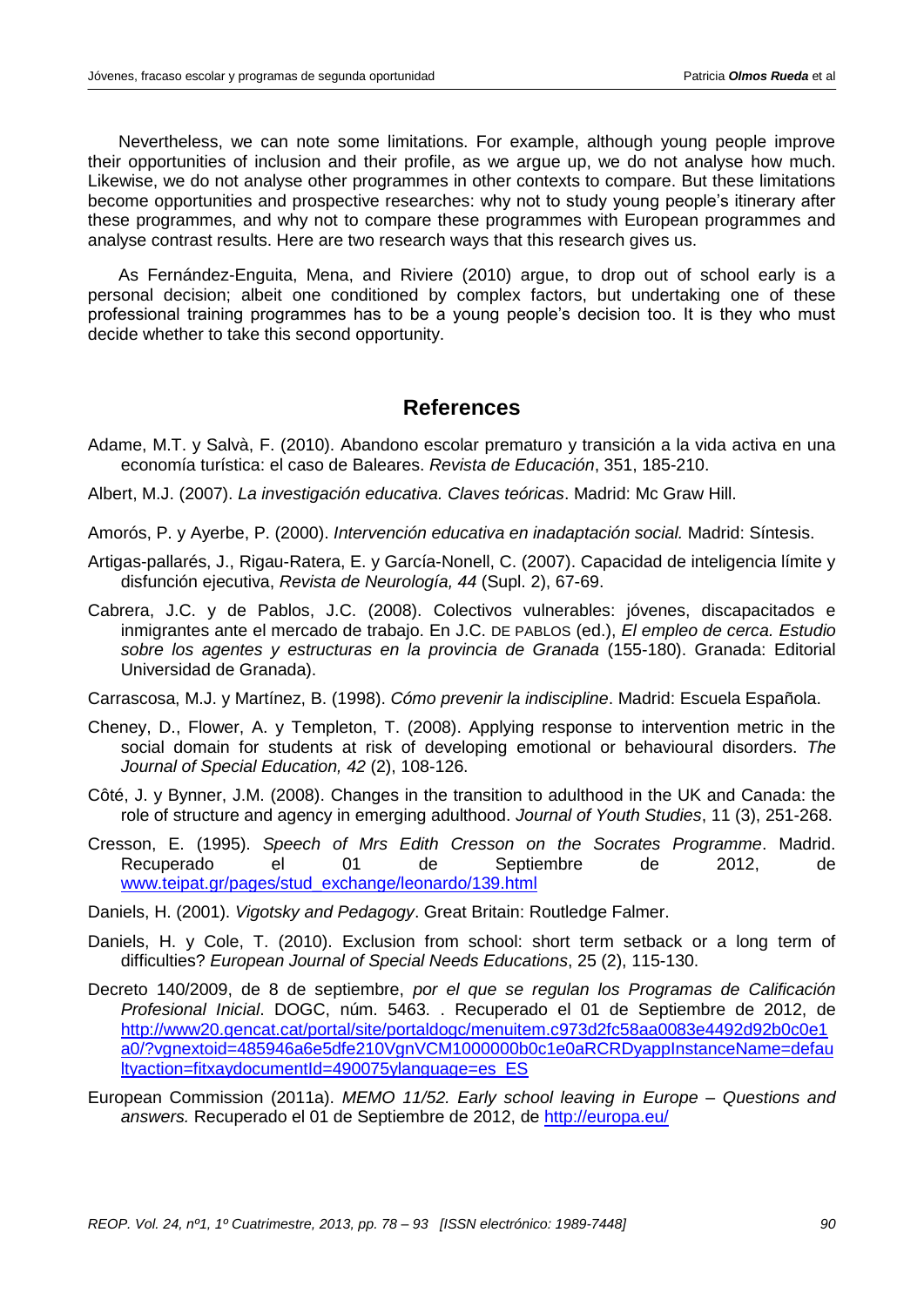- European Commission (2011b). *Comunicación [COM(2011) 18] "Abordar el abandono escolar prematuro: una contribución clave a la agenda Europa 2020".* Recuperado el 01 de Septiembre de 2012, de http://ec.europa.eu/education/school-education/doc/earlycom\_en.pdf
- European Council of Laeken (2011). *European Council meeting in Laeken 14 and 15 December 2011.* Recuperado el 01 de Septiembre de 2012, de [http://ec.europa.eu/governance/impact/background/docs/laeken\\_concl\\_en.pdf](http://ec.europa.eu/governance/impact/background/docs/laeken_concl_en.pdf)
- Eurostat (2009a). *European strategy and co-operation in education and training*. . Recuperado el 01 de Septiembre de 2012, de [http://ec.europa.eu/education/lifelong-learning](http://ec.europa.eu/education/lifelong-learning-policy/doc28_en.htm)[policy/doc28\\_en.htm](http://ec.europa.eu/education/lifelong-learning-policy/doc28_en.htm)
- Eurostat (2009b). *European Employment Strategy.* Recuperado el 15 de Septiembre de 2012, de <http://ec.europa.eu/social/main.jsp?catId=101ylangId=en>
- Fernández-Enguita, M., Mena, L. y Riviere, J. (2010). *Fracaso y abandono escolar en España*. *Colección Estudios Sociales, no. 29*. Barcelona: Fundación La Caixa.
- Fundación Luis Vives (2007). *Claves sobre la pobreza y la exclusión social en España.* Madrid: Fundación Luis Vives.
- González-Pienda, J. A., Núñez, J. C., González-Pumariega, S., Álvarez, L., Roces, C., García, M., González, P., Cabanach, R. G. y Valle, A. (2000). Autoconcepto, proceso de atribución causal y metas académicas en niños con y sin dificultades de aprendizaje, *Psicothema*, 12 (4), 548-556.
- Hair, E. C., Moore, K. A., Ling, T. J. y Mcphee-Baker, C. (2009). Youth who are "disconnected" and those who then reconnect: Assessing the influence of family, programs, peers and communities. *Child Trends*, 37, 1-8.
- Halász, G. y Michel, A. (2011). Key Competences in Europe: interpretation, policy formulation and implementation. *European Journal of Education*, 46 (3), 289-306.
- Hernández Sampieri, R., Fernández-Collado, C. y Baptista, P. (2006). *Metodología de la investigación* (4ª ed.)*.* México: McGraw-Hill, Interamericana Editores.
- INE (2012). *Encuesta de Población Activa. III Trimestre 2011*. Recuperado el 15 de Septiembre de 2012, de <http://www.ine.es/jaxiBD/menu.do?L=0ydivi=EPAyhis=0ytype=db>
- Jurado, P. y Olmos, P. (2010). Procesos de orientación para la inserción socio-laboral de personas con especiales dificultades de acceso al mercado laboral. *Revista Española de Orientación y Psicopedagogía (REOP)*, 21(1), 93-108.
- Kazdin, A. y Buela, G. (1994). *Conducta antisocial. Evaluación, tratamiento y prevención en la infancia y adolescencia.* Madrid: Ed. Pirámide.
- Kim, J. R. (2011). Influence of teacher preparation programmes on preservice teachers' attitudes towards inclusion. *International Journal of Inclusive Education*, 15 (3), . 355-377.
- Laparra, M. y Pérez, B. (2007). *La exclusión social en España: un espacio diverso y disperso en intensa transformación.* Madrid. Recuperado el 15 de julio de 2012, de [www.foessa.org/Componentes/ficheros/file\\_view.php?MTAxNDE%3D](http://www.foessa.org/Componentes/ficheros/file_view.php?MTAxNDE%3D)
- Martínez-Otero, V. (2009). Diversos condicionantes del fracaso escolar en la educación secundaria. *Revista Iberoamericana de Educación*, 51, 67-85.
- Mora, A. J. (2010). Determinantes del abandono escolar en Cataluña: más allá del nivel socioeconómico de las familias. *Revista de Educación*, No. Extraordinario, 171-190.
- Olmos, P. (2011). *Orientación y formación para la integración laboral del colectivo de jóvenes vulnerables: la inserción laboral mediante estrategias de empleabilidad*. PhD diss. Bellaterra,